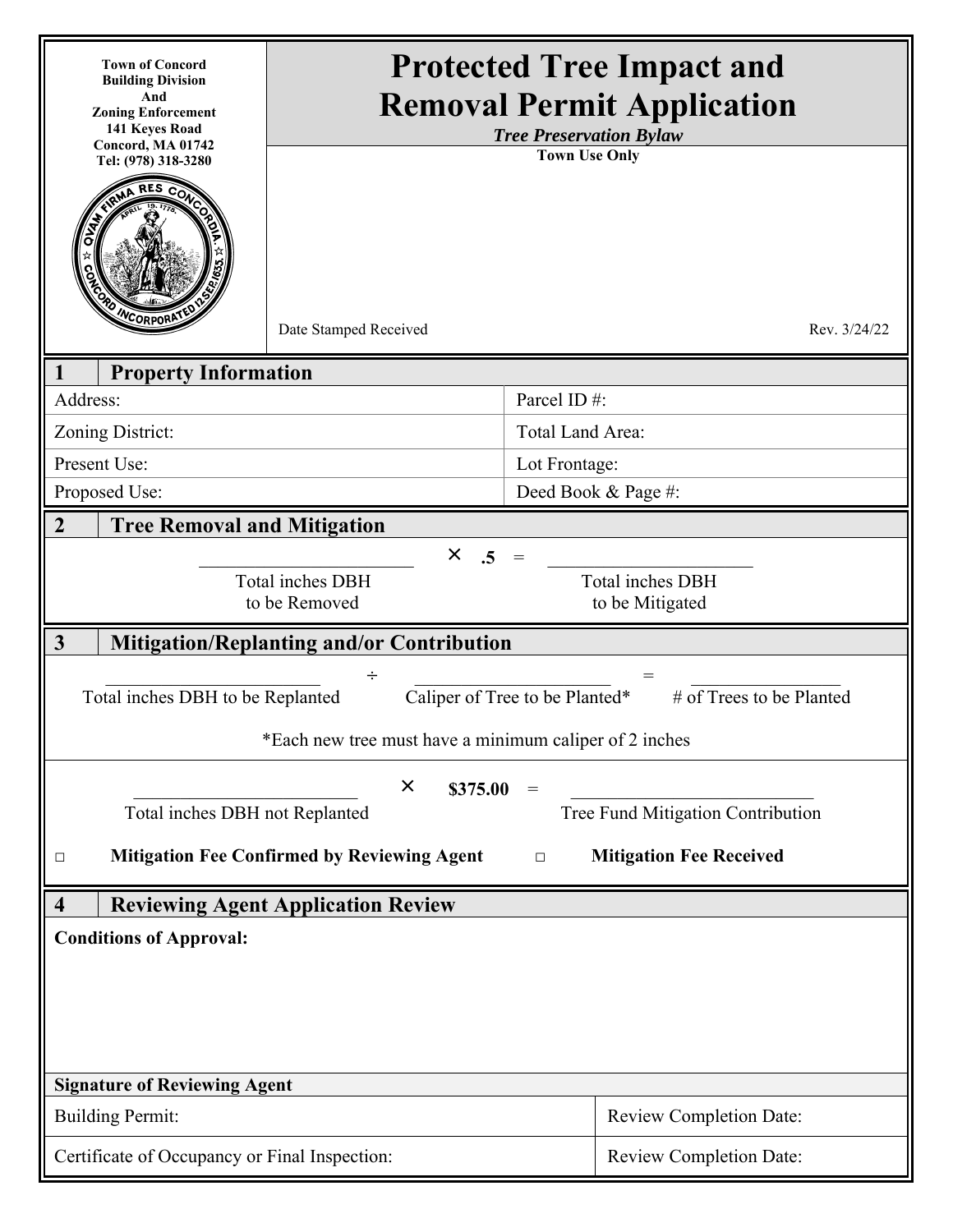## **5 Property Owner/Applicant Information**

| The undersigned hereby certifies that he/she has read and examined this application and materials checklist and<br>that the proposed Tree Protection and Mitigation Plan is accurately represented in this Application and<br>supporting documentation. The undersigned also gives permission to the Reviewing Agent to enter the property<br>for the purpose of tree inspection prior to permit issuance and for replanting compliance inspection after the<br>permit is issued. |                             |  |  |  |
|-----------------------------------------------------------------------------------------------------------------------------------------------------------------------------------------------------------------------------------------------------------------------------------------------------------------------------------------------------------------------------------------------------------------------------------------------------------------------------------|-----------------------------|--|--|--|
| <b>Property Owner Name(s):</b>                                                                                                                                                                                                                                                                                                                                                                                                                                                    |                             |  |  |  |
| Address:                                                                                                                                                                                                                                                                                                                                                                                                                                                                          |                             |  |  |  |
| Phone:                                                                                                                                                                                                                                                                                                                                                                                                                                                                            | E-Mail:                     |  |  |  |
| Signature:                                                                                                                                                                                                                                                                                                                                                                                                                                                                        | Date:                       |  |  |  |
| <b>Applicant Name(s):</b>                                                                                                                                                                                                                                                                                                                                                                                                                                                         |                             |  |  |  |
| Address:                                                                                                                                                                                                                                                                                                                                                                                                                                                                          |                             |  |  |  |
| Phone:                                                                                                                                                                                                                                                                                                                                                                                                                                                                            | E-Mail:                     |  |  |  |
| Signature:                                                                                                                                                                                                                                                                                                                                                                                                                                                                        | Date:                       |  |  |  |
| Applicant is:<br>Tenant<br>Owner                                                                                                                                                                                                                                                                                                                                                                                                                                                  | Agent/Attorney<br>Purchaser |  |  |  |
| <b>Qualified Professionals</b><br>6                                                                                                                                                                                                                                                                                                                                                                                                                                               |                             |  |  |  |
| Section 4.2 Your Tree Protection and Mitigation Plan must be prepared by qualified professionals (a Registered<br>Land Surveyor together with a Certified Arborist or a Registered Landscape Architect).                                                                                                                                                                                                                                                                          |                             |  |  |  |
| <b>Registered Land Surveyor:</b>                                                                                                                                                                                                                                                                                                                                                                                                                                                  |                             |  |  |  |
| Address:                                                                                                                                                                                                                                                                                                                                                                                                                                                                          |                             |  |  |  |
| Phone:                                                                                                                                                                                                                                                                                                                                                                                                                                                                            | E-Mail:                     |  |  |  |
| Signature:                                                                                                                                                                                                                                                                                                                                                                                                                                                                        | Date:                       |  |  |  |
| <b>Registration Number:</b>                                                                                                                                                                                                                                                                                                                                                                                                                                                       |                             |  |  |  |
| <b>Certified Arborist:</b>                                                                                                                                                                                                                                                                                                                                                                                                                                                        |                             |  |  |  |
| Address:                                                                                                                                                                                                                                                                                                                                                                                                                                                                          |                             |  |  |  |
| Phone:                                                                                                                                                                                                                                                                                                                                                                                                                                                                            | E-Mail:                     |  |  |  |
| Signature:                                                                                                                                                                                                                                                                                                                                                                                                                                                                        | Date:                       |  |  |  |
| Certificate Number:                                                                                                                                                                                                                                                                                                                                                                                                                                                               |                             |  |  |  |
| <b>Registered Landscape Architect:</b>                                                                                                                                                                                                                                                                                                                                                                                                                                            |                             |  |  |  |
| Address:                                                                                                                                                                                                                                                                                                                                                                                                                                                                          |                             |  |  |  |
| Phone:                                                                                                                                                                                                                                                                                                                                                                                                                                                                            | E-Mail:                     |  |  |  |
| Signature:                                                                                                                                                                                                                                                                                                                                                                                                                                                                        | Date:                       |  |  |  |
| <b>Registration Number:</b>                                                                                                                                                                                                                                                                                                                                                                                                                                                       |                             |  |  |  |